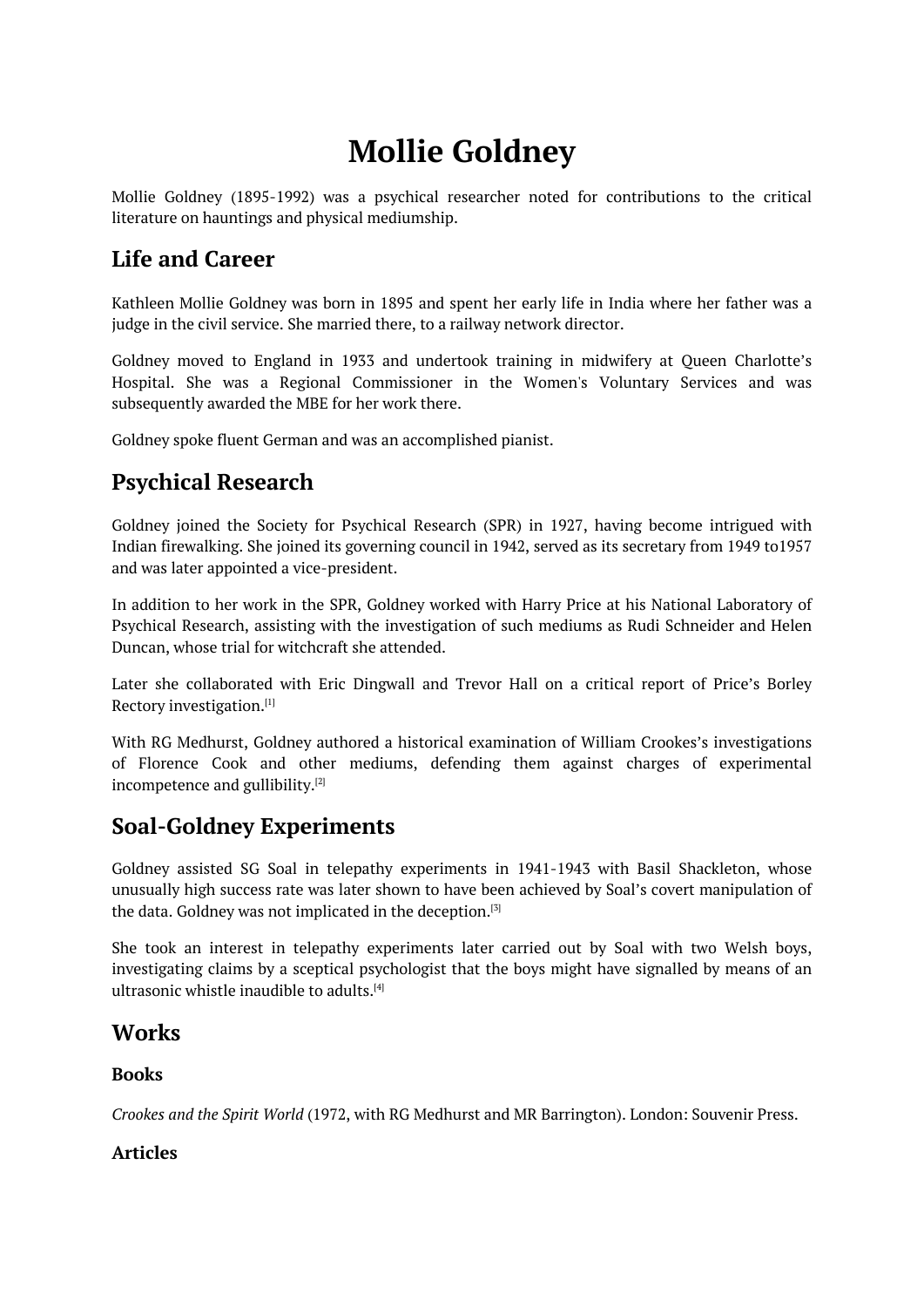Report on a series of experiments with Mrs Eileen Garrett. Part 1: An examination into physiological changes alleged to take place during the trance state (1938-39, with SG Soal). *Proceedings of the Society for Psychical Research* 45, 44-87.

A case of purported spirit-communication due actually to sub-conscious or trance memory powers (1938-39). *Proceedings of the Society for Psychical Research* 45, 210-16.

Experiments in precognitive telepathy (1943, with SG Soal). *Proceedings of the Society for Psychical Research* 47, 21-150.

Correspondence (1948). *Journal of the Society for Psychical Research* 34, 101-02.

The history of Borley Rectory: A critical survey of the evidence (1956, with EJ Dingwall and TH Hall). *Proceedings of the Society for Psychical Research* 51.

The Shackleton Report (1960, with SG Soal). *Journal of the Society for Psychical Research* 40, 378-81.

The Jones boys and the ultrasonic whistle (1960, with C. Scott). *Journal of the Society for Psychical Research* 40, 249-60.

William Crookes and the physical phenomena of mediumship (1964, with RG Medhurst). *Proceedings of the Society for Psychical Research* 54, 25-157.

The Shackleton experiments: Mrs Gretl Albert's accusations against Dr Soal (1968). *Journal of the Society for Psychical Research* 44, 308-13.

Mr Hastings and the Borley Report (1969, with EJ Dingwall and TH Hall). *Journal of the Society for Psychical Research* 45, 115-24.

Two experiences of an apparition (1970, with A. MacKenzie). *Journal of the Society for Psychical Research* 45, 381-90.

The Soal-Goldney experiments with Basil Shackleton: A discussion. A personal account. *Proceedings of the Society for Psychical Research* 56, 73-84.

Three comments on the *Proceedings of the Society for Psychical Research* 56: A reply to Dr Wassermann (1975). *Journal of the Society for Psychical Research* 48, 91-94.

Obituary: SG Soal (1975). *Journal of the Society for Psychical Research* 48, 95.

Melvyn Willin

### **Literature**

Dingwall, E.J., Goldney, K.M., & Hall, T.H. (1956) 'The haunting of Borley Rectory'. *Proceedings of the Society for Psychical Research* 51*,* 1-181.

Medhurst, R.G., Goldney, K.M. and Barrington, M.R. (1972). *Crookes and the Spirit World*. London: Souvenir Press.

Markwick, B. (1978). The Soal-Goldney experiments with Basil Shackleton: New evidence of data manipulation with statements by KM Goldney and JG Pratt. *Proceedings of the Society for Psychical Research* 56, 250-81.

West, D.J. & Markwick B. (2018). Dr Soal: A Psychic Enigma. *Proceedings of the Society for Psychical*